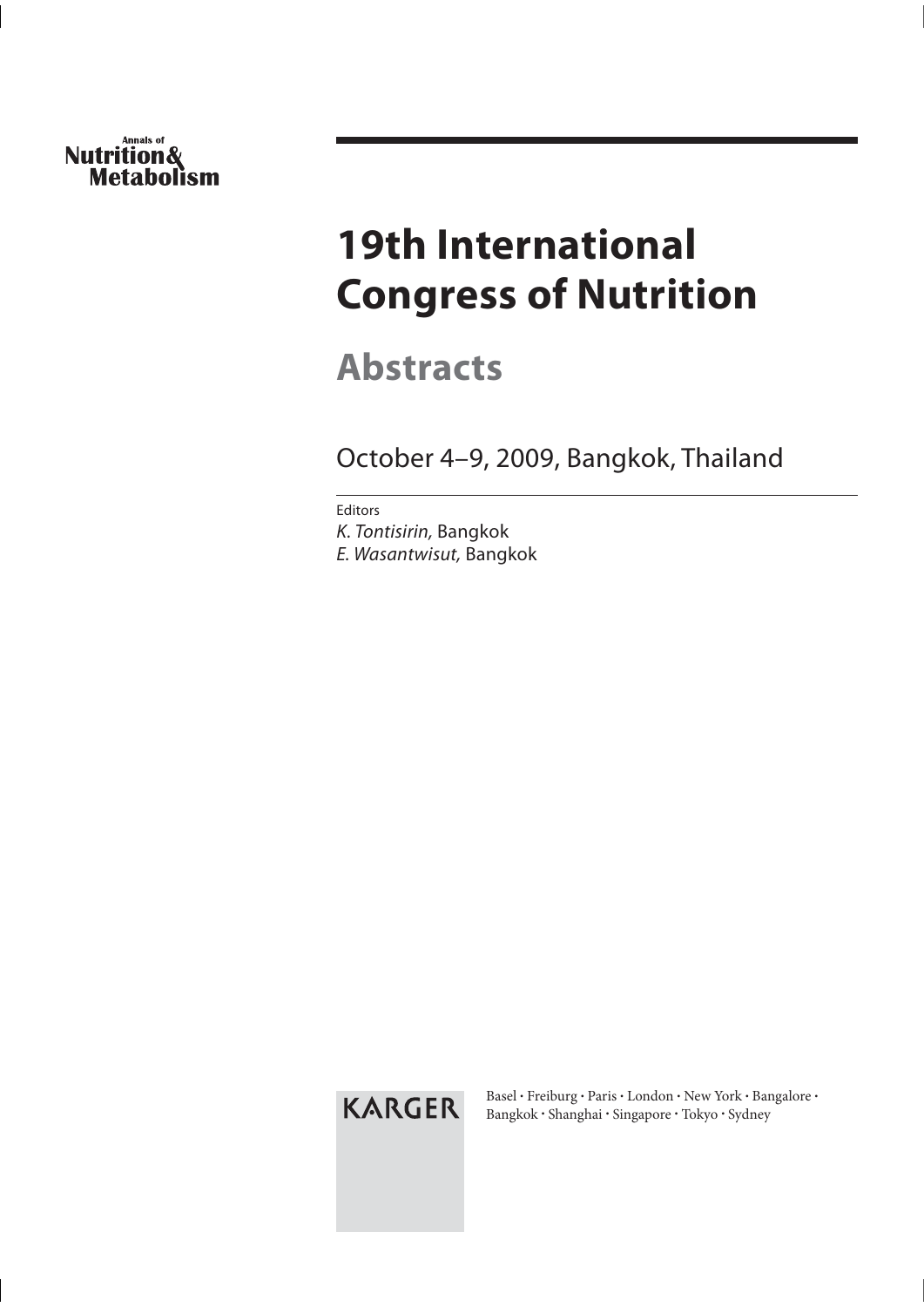#### **OR01: Obesity and Chronic Diseases**

#### **OR01-1**

#### **THE DEVELOPMENT OF SELF-CARE MANUAL FOR HEALTHY FAT EATING**

Savangchat, Sureeporn<sup>1</sup>; Komindr, Surat<sup>1</sup>; Kosulwat, Vongsvat<sup>2</sup>; Rojroongwasinkul, Nipa

1 Faculty of Medicine, Ramathibodi Hospital, Thailand, THA; <sup>2</sup>Mead johnson Nutritionals, Thailand, THA; <sup>3</sup>Institue of Nutrition, Mahidol University, THA

Cardiovascular diseases (CVD) are the leading health problem in Thailand. One of the causes of the disease is inappropriate dietary consumption, especially the dietary fats which fundamentally affect serum cholesterol levels and contribute to coronary heart disease (CHD). Dietary saturated fatty acids (SFA) increase whereas dietary polyunsaturated fatty acids (PUFA) decrease the risk of having CHD. For practical purposes, a modified fat counting technique was developed by setting up points for fats in relation to their ability to raise or lower serum cholesterol. The purpose of this study was to develop and evaluate the applicability of a self-care manual. The study was divided into  $\overline{3}$  phases:

The first phase was to survey 120 respondents to identify the appropriate formats and topics needed for developing the dietary manual. Most responses were small size book  $(47.5\%)$ , photograph picture (59.2%), Angsana UPC font (35%) and 16-point letter size  $(51.7\%)$ . The second phase was to develop the self-care manual by using a fat counting technique. The last phase was to evaluate the applicability of the developed manual in 120 adult volunteers by assessing-1) the accuracy of participant's perception and correctness in fat counting; and 2) the participant's satisfaction with the developed manual. Evaluations were stressed on the a ccuracy of fat intake counting from their 3-day food records and from direct practice on real foods. Furthermore, the data of blood lipids from 32 participants were also evaluated to examine the effectiveness of the manual.

The results revealed that, from 3-day food records, the majority (77.5%) of participants made minimal errors:  $( \pm 15\%)$  in fat counting. In regard to cholesterol counting, most participants (95%) made minimal errors ( $\pm$  15%): only 5% overestimated  $(>15%)$  and no one underestimated fat from foods presented in small portions especially in liquid form real food test. Most participants were satisfied with the developed manuals, the total score of content and format of the healthy fat-eating book was good  $(3.39\pm0.61)$ , and the Food photo-book  $(3.52\pm0.62)$ . After  $8$  weeks following this manual there were a significant reduction in body weight, serum cholesterol, triglycerides and LDL-C (p<0.0001, 0.0001, 0.035, 0.003, respectively) whereas HDL-C was significantly increased  $(p<0.0001)$ .

In conclusion, the developed manual for healthy fat intake is an acceptable, applicable and attractive learning tool. Not only is it a practical guidance for controlling blood cholesterol levels but it may also be a tool for controlling body weight.

#### **OR01-2**

#### **SHOULD THE FOCUS BE ON TRANS FAT OR SATURATED FAT?**

Lewis, Janine; Reuss, Rainer; Jospeh, Betsy1; Mackerras, Dorothy E.

Food Standards Australia New Zealand (FSANZ), Canberra BC ACT, AUS

**RATIONALE AND OBJECTIVES:** The adverse effects of trans fats on heart disease has received considerable coverage in the media. However attempts to avoid trans fat may shift **MATERIALSAND METHODS:** Food composition data from 2007 were combined with the intakes from the 1995 National Nutrition Survey to estimate fat intakes. Intake distributions were corrected for within-person variation.

**RESULTS** AND **FINDINGS:** Mean intake was 0.6 % energy from trans fat. However 14% energy was derived from trans plus saturated fat. These intakes are below the WHO goal of  $1\%$  energy from trans fatty acids but above the national target of 10% energy derived from trans plus saturated fat.

**CONCLUSION:** These results suggest that caution should be applied in the regulatory option chosen. For example, consumer research in the US indicates that including trans fats on the label can lead to consumers choosing foods high in saturates in preference to those high in trans fats. Currently, messages in Australia continue to emphasise the need to reduce saturated fat intake. Transfat intakes will be re-assessed in 2009 using new composition data.

#### **OR01-3**

#### **THE EMERGENCE OF COMBINED STUNTING AND OBESITY AS A NUTRITIONAL THREAT TO CHILD DEVELOPMENT IN INDONESIA**

Atmarita<sup>1</sup>; Soendoro, Triono<sup>2</sup>; Jahari, Abas<sup>3</sup>; Tilden, Robert L.<sup>1</sup> <sup>1</sup>Ministry of Health, Jakarta, IDN; <sup>2</sup>Ministry of Health, Jakarta Pusat, IDN; Ministry of Health, Bogor, IDN

**RATIONALE AND OBJECTIVES:** In 2007 Indonesia did a nutritional status assessment that included height, so that height for age and weight for height variations could be ascertained. We reviewed the distribution of stunting combined with wasting in various areas of Indonesia, and compare it to risk for wasting and stunting to determine if and where new policies and community nutrition interventions are needed.

**METHODS AND MATERIALS:** A national cross sectional survey in  $2007/08$  was included 1 million people including the nutritional status of 100,000 pre- school aged children using the 2005 WHO anthropometric standards. Children less than -2 SD height for age (HAZ) were considered stunted, children less than -2 SD weight for height (WHZ) were considered wasted, and greater than 2 SD weight for height were considered obese. **RESULTS:** Approximately 37.9% of the children measured were stunted. Of these  $2.1\%$  were wasted and stunted,  $8.0\%$ were obese and stunted, and 27.8% were stunted but neither wasted nor obese. These risks vary by gender, age, and location. **CONCLUSION:** Indonesia presently has no community nutrition programs focused on either stunting or obesity. Clearly stunting and obesity are major threats to human resource development in Indonesia.

**OR01-4**

### **TEMPORAL TRENDS OF OVERWEIGHT AND OBESITY IN CHILDREN AND ADOLESCENTS FROM 9 PROVINCES IN CHINA FROM 1991 - 2006**

Cui, Zhaohui<sup>1</sup>; Dibley, Michael J.; Huxley, Rachel; Li, Qiang 1 University of Sydney, AUS

**RATIONALE AND OBJECTIVES:** Overweight and obesity are increasing rapidly in children throughout the world. The purpose of this study was to describe the temporal trends of overweight and obesity in children from 9 provinces in China. **MATERIALS AND METHODS:** Consecutive survey data from The China Health and Nutrition Survey (1991, 1993, 1997, 2000, 2004 and 2006) with a multistage random cluster sampling conducted in 9 provinces was analysed. Both Chinese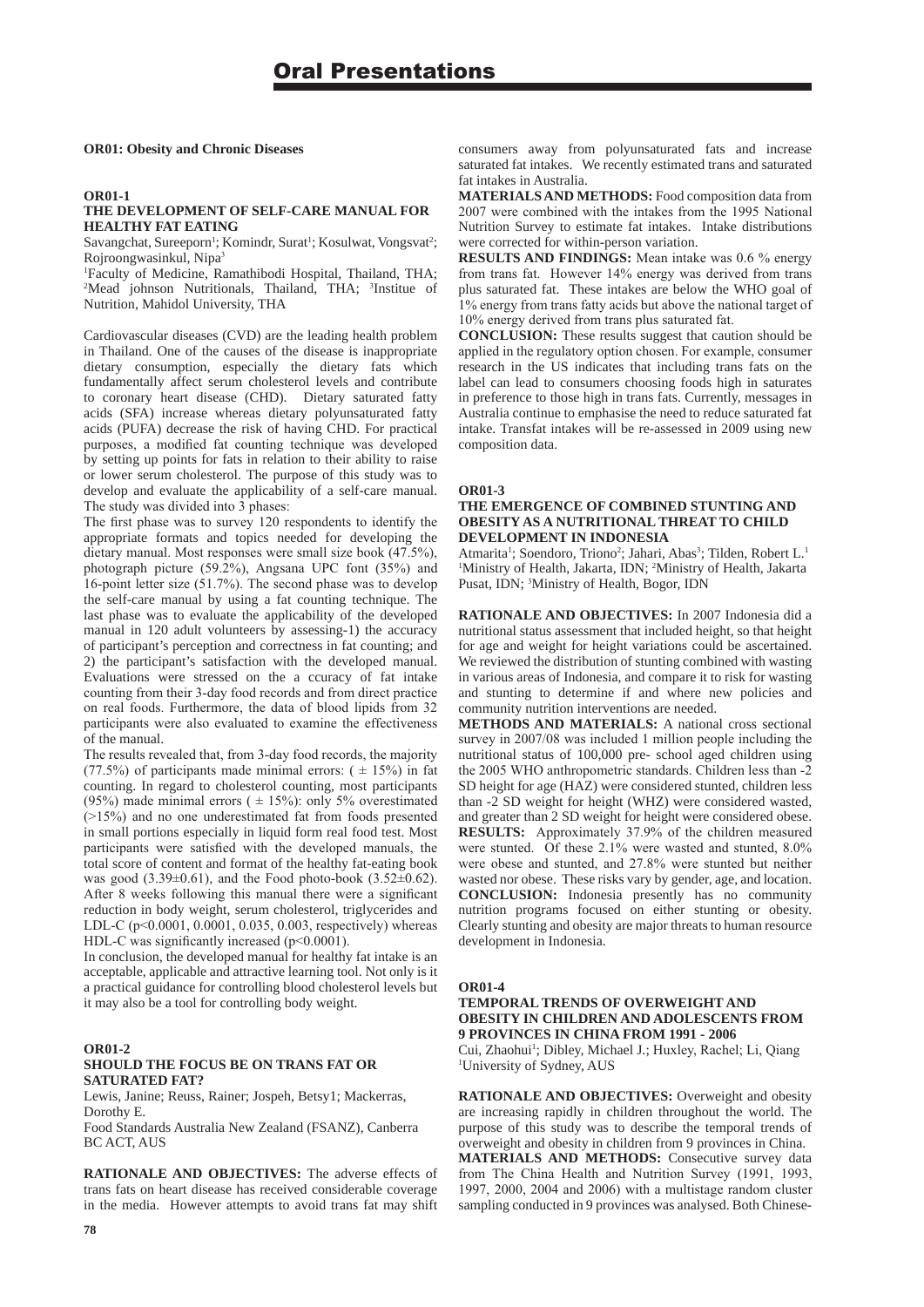recommended and IOTF BMI cutoffs were used to define overweight and obesity.

**RESULTS:** There was a significant increasing trend in obesity in children aged  $6-12$  and  $13-17$  vear olds in both urban and rural areas from 1991 to 2006. Mean BMI significantly increased during the study period after adjusting for age, gender, urban/ rural region and per capita family income. Overweight and obesity was more common in the higher SES group in 2006.

**CONCLUSION:** The burden of overweight and obesity has been increasing progressively among children in China over the past decade.

#### **OR01-5**

#### **DIETARY BEHAVIORS AND OVERWEIGHT/OBESITY IN ADOLESCENTS OF HO CHI MINH CITY, VIETNAM**

Tang, Hong K.<sup>1</sup>; Dibey, Michael J.<sup>2</sup>; Sibbritt, David<sup>3</sup>; Nguyen Hoang, Doan Trang H.<sup>1</sup>; Phan, Thanh Binh N.<sup>4</sup>; Tran, Minh Hanh T. 4

1 Pham Ngoc Thach University of Medicine, Ho Chi Minh City, VNM; <sup>2</sup>University of Sydney, Sydney, NSW, AUS; <sup>3</sup>University of Newcastle, Newcastle, NSW, AUS; <sup>4</sup> Nutrition Center of Ho Chi Minh City, Ho Chi MInh City, VNM

**RATIONALE AND OBJECTIVES:** We examined the relationships between dietary behaviors and adolescent overweight/obesity in HCMC.

**MATERIALS AND METHODS:** Data were obtained from three-yearly assessments in a prospective cohort study of 785 high students. BMI was assessed and overweight/obesity defined using IOTF cut-offs. Consuming fruits/vegetables, softdrinks, and snacks were self-reported. Hierarchical GEE models assessed the longitudinal relationships between overweight/ obesity and predictors.

**RESULTS:** After controlling for family factors and child characteristics, frequently consuming snacks and soft-drinks increased the risk of being overweight/obesity (RR:  $1.7$ ,  $95\%$ CI: 1.3, 2.2 and RR: 2.7, 95%CI: 2.2, 3.8). In contrast frequently consuming fruits/vegetables and having breakfast decreased the risk of overweight/obesity by 30% and 20%, respectively (RR: 0.7, 95%CI:0.5-0.8, and RR:0.8, 95%CI:0.7-0.9).

**CONCLUSION:** Dietary habits of frequently consuming fruits/ vegetables protects against overweight/obesity. Promoting fruits/vegetables consumption, having breakfast and reducing snacks and soft-drinks are needed in future obesity prevention programs.

#### **OR01-6**

#### **OBESITY IN RELATION TO SOCIOECONOMIC STATUS AND GENDER IN A LARGE ADULT OPEN UNIVERSITY COHORT IN THAILAND**

Seubsman, Sam-ang<sup>1</sup>; Lim, L.<sup>2</sup>; Sripaiboonkej, N.<sup>3</sup>; Kelly, Matthew J.<sup>2</sup>; Bain, C.<sup>4</sup>; Sleigh, Adrian<sup>5</sup>

1 Sukhothai Thammathirat Open University, Nonthaburi, THA; <sup>2</sup>Australian National University, Canberra ACT, AUS; <sup>3</sup>Cancer Registry, Medical Informatics, Ramadhibodhi Hospital, Bangkok, THA; <sup>4</sup>School of Population Health University of Queensland, Brisbane, AUS; <sup>5</sup>The Australian National University, Canberra, AUS

**BACKGROUND:** Middle-income countries are undergoing a health-risk transition with obesity increasing in the population. We examine socioeconomic status (SES) in relation to obesity in Thailand. It ascertains if an inverse SES-obesity relationship has appeared yet in Thailand, as noted for many developed countries.

**METHODS:** Data derived from 87,134 adults in a national cohort of adult Open University students living throughout Thailand. Adjusted odds ratios for association of SES and obesity across three age groups by sex, controlling for marital status, age and urbanization were examined.

**RESULTS:** Obesity increased with age and was more prevalent

among males than females  $(22.7\%$  vs.  $9.9\%)$ . Females were more underweight  $(21.8\%$  vs. 6.2%). Annual incomes ranged from two to three thousand US dollars for most participants. High SES associated strongly with obesity - directly for males and inversely for females.

**CONCLUSIONS:** Our national Thai cohort has passed a tipping point and assumed a developed country pattern of inverse socioeconomic-obesity association for females. We expect Thailand overall will follow as education spreads and incomes rise. A new public health problem of underweight females could emerge. These patterns are important for public health programs to combat obesity and for surveillance of underweight.

#### **OR02: Nutrition and Cognition**

#### **OR02-1**

#### **PRESCHOOL'S COGNITIVE DEVELOPMENT IN A POST-TRANSITIONAL COUNTRY: EARLY NUTRITION OR PSYCHOSOCIAL CONTEXT?\*** Galván, Marcos<sup>1</sup>; Kain, Juliana<sup>1</sup>; Corvalan, Camila<sup>1</sup>; Uauy,

Ricardo2

<sup>1</sup>INTA, University of Chile, Santiago, CHL; <sup>2</sup>London School of Hygiene & Tropical Medicine, UK, Santiago, CHL

It is known that both child malnutrition as well as poor social stimulation influence cognitive performance at preschool age. However, it is unclear how the relative contribution of these variables changes as the nutritional situation of a country improves. We assessed in a representative sample of 250 Chilean preschool children enrolled in a welfare program the contribution of early nutrition [maternal height (MH), birth weight (BW) and length (BL); weight (BAZ) and height (HAZ) at  $5y$ ; psychosocial variables [screening of maternal depression (MD),social-emotional wellbeing auto-report(SW), home space sufficiency (HS) and birth order (BO)]; and socioeconomic status[SES: medium (MD), low-medium (LM), low (LW)] on intelligence quotient (IQ, WPPSI-R) at 5y; adjusting for age and sex. Stunting was almost inexistent in this sample  $(1\% \leq 2 \text{ SD})$ ,  $0.07$ ? $0.92$  HAZ). BW, MH, SW, BO and SES were positively associated to IQ at 5y ( $p<0.05$ ). The strongest associations were for SES (MD ?= 4.6, 95% CI 1.7, 7.5; LM ?= 3.0 95% CI 0.5, 5.5 compared with the LW); BW (BW > 4000g,  $? = 6.0$ ; 95% CI 2.0, 10.0) and SW (SW <pc75,  $? = -3.2$ , 95% CI -5.6,-0.7). Overall, early nutrition explained 7% of IQ variance while psychosocial variables explained 15%. In preschool children of low SES who grow normally psychosocial context has a greater influence on cognitive performance than early nutrition. Countries in advanced stages of the nutrition transition need to strengthen psychosocial support systems and promote care practices in order to maximize potential for mental development.

\*Funding: Research related to this abstract was funded by Fondecyt 1060785 and JUNAEB

#### **OR02-2**

#### **THE HUMAN SIALIC ACID, NEU5AC, IS SELECTIVELY EXPRESSED IN PIGLET BRAIN AND IS ASSOCIATED WITH NEURAL DEVELOPMENT AND COGNITION**

Stephens, Laura<sup>1</sup>; Zheng, Xiao Yi<sup>1</sup>; Hu, HongHua1; Hu, Zhiguo<sup>1</sup>; Brand-Miller, Jennie<sup>1</sup>; Troy II, Frederic A.<sup>2</sup>; Wang,  $\text{Bin} \mathfrak{g}^2$ 

<sup>1</sup>The University of Sydney, Sydney, AUS; <sup>2</sup>University of California, CA, USA; Nestle Research Center, Lausanne, CHE

**OBJECTIVE:** The sialic acids (Sia) are a family of 9-carbon acidic sugars comprising N-acetylneuraminic acid (Neu5Ac) and N-glycolylneuraminic acid (Neu5Gc). Dietary uptake of Neu5Gc from red meat and milk products has been implicated